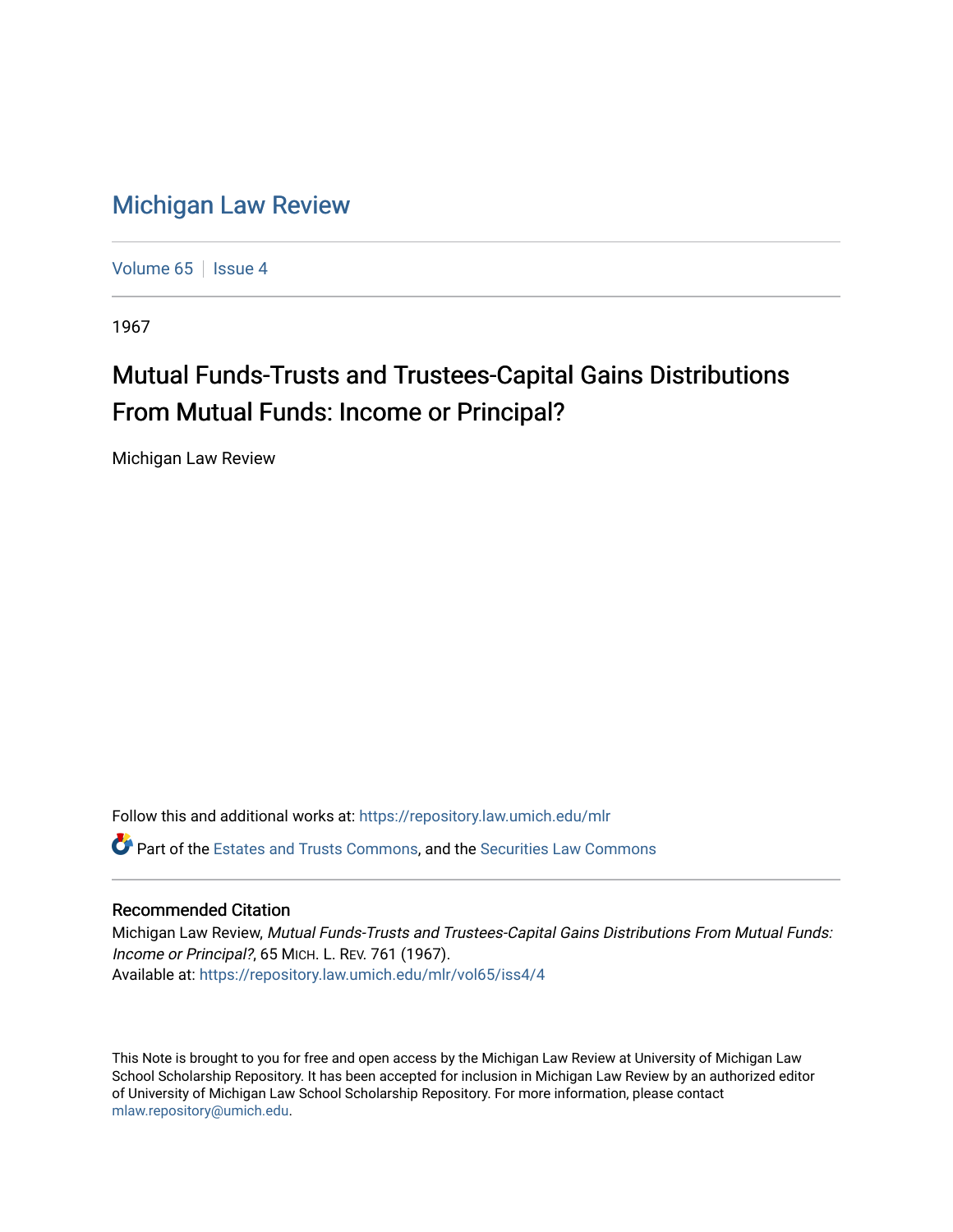$\ddot{\phantom{a}}$ 

### **MUTUAL FUNDS-TRUSTS AND TRUSTEES-Capital Gains Distributions From Mutual Funds: Income or Principal?**

The growing prevalence of mutual fund shares in the assets of small and medium-sized estates has made the problem of allocating capital gains distributions between income and principal a matter of great concern to the trustees of such estates.<sup>1</sup> A "capital gains"

I. The mutual fund is an open-ended investment company in which shareholders contribute capital in return for shares in the fund. The professional security brokers who manage the fund use the capital to purchase securities. The main activity of the fund is the trading of such securities. Investment policies and goals vary widely among various funds depending upon the investment motives of the shareholders. The fund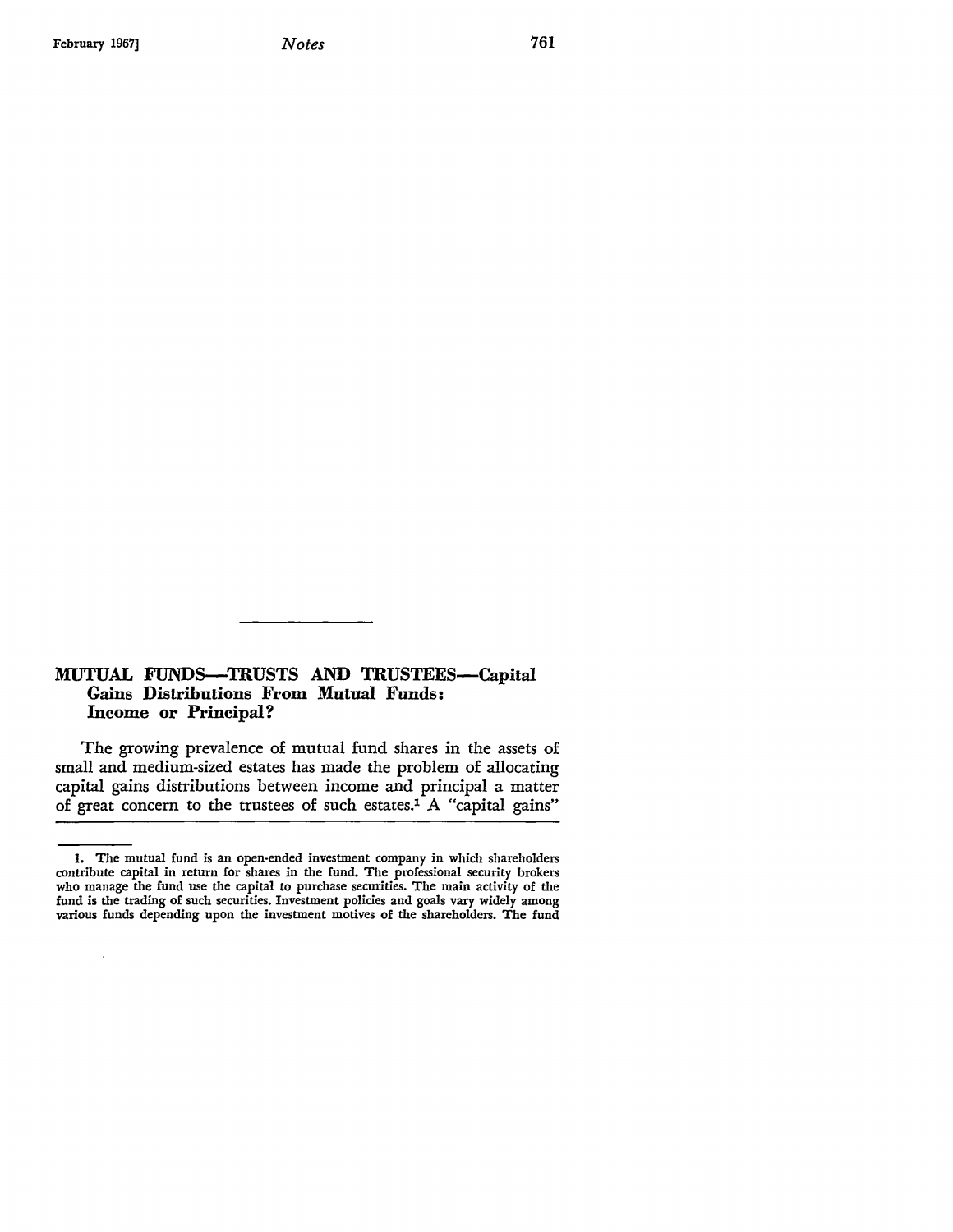distribution represents a gain resulting from the profitable sale of securities held by the mutual fund. The uncertain state of the law regarding capital gains distributions from mutual funds presents a serious dilemma to the trustee: if he distributes the capital gains to the life beneficiary, the remainderman may claim that such distributions represent a partial liquidation of the fund and therefore are allocable to the principal of the estate; if he allocates the distribution to principal, the life beneficiaries may claim that the distributions are the result of the normal operations of the fund and consequently represent income. Recent decisions and legislation indicate a trend toward resolving this issue by allocating capital gains distributions to principal.2 This solution seems unsatisfactory for it fails to consider the essential characteristics of mutual funds and their distributions.

The recent case of *In re Estate of Brock*3 is illustrative of the problem involved in allocating capital gains distributions. Testator had provided in his will that the income from his estate was to go to various life beneficiaries and, upon their deaths, the principal was to be distributed to the two institutions named as remaindermen. The trustee used part of the proceeds of the estate to purchase shares in a mutual fund and when the mutual fund made a distribution, a question arose as to whether it represented income, allocable to the life beneficiaries, or principal, allocable to the remaindermen. In affirming the decision of the Orphan's Court, the Supreme Court of Pennsylvania held that distributions from a mutual fund to a trust should be treated as if the trustee had held the securities owned by the mutual fund and that therefore a capital gains distribution represented a return of principal which should be allocated to the remainderman.

The majority opinion in *Brock* adopted the "conduit" theory, which is the theory most frequently advanced in support of the proposition that capital gains distributions from mutual funds are to be treated as a return of principal.4 The basis of this theory is that the

4. See generally Note, 1964 DUKE L.J. 650.

derives its income from both dividends on securities held and profits realized on the trading of securities. See generally WIFSENBERGER, INVESTMENT COMPANIES (pt. I) (25th Annual ed. 1965).

Mutual funds are an excellent investment for the trustee of an estate with limited resources because they allow him to invest in reasonably high yield securities and at the same time enjoy the safety of diversification which he could not otherwise afford. Such funds also have the advantage of minimizing the administrative efforts needed by the estate, while providing constant supervision of the funds invested. See generally Putney, *Mutual Funds Make Small Trusts Possible*, 89 TRUSTS &: ESTATES 836 (1950).

<sup>2.</sup> E.g., Tait v. Peck, 346 Mass. 521, 194 N.E.2d 707 (1963); N.J. REv. STAT. § 3A:14A-5 (Supp. 1966); N.Y. PERS. PROP. LAW § 27-E-7; REVISED UNIFORM PRINCIPAL AND INCOME ACT § 6(c) (1962).

<sup>3. 420</sup> Pa. 454, 218 A.2d 281 {1966).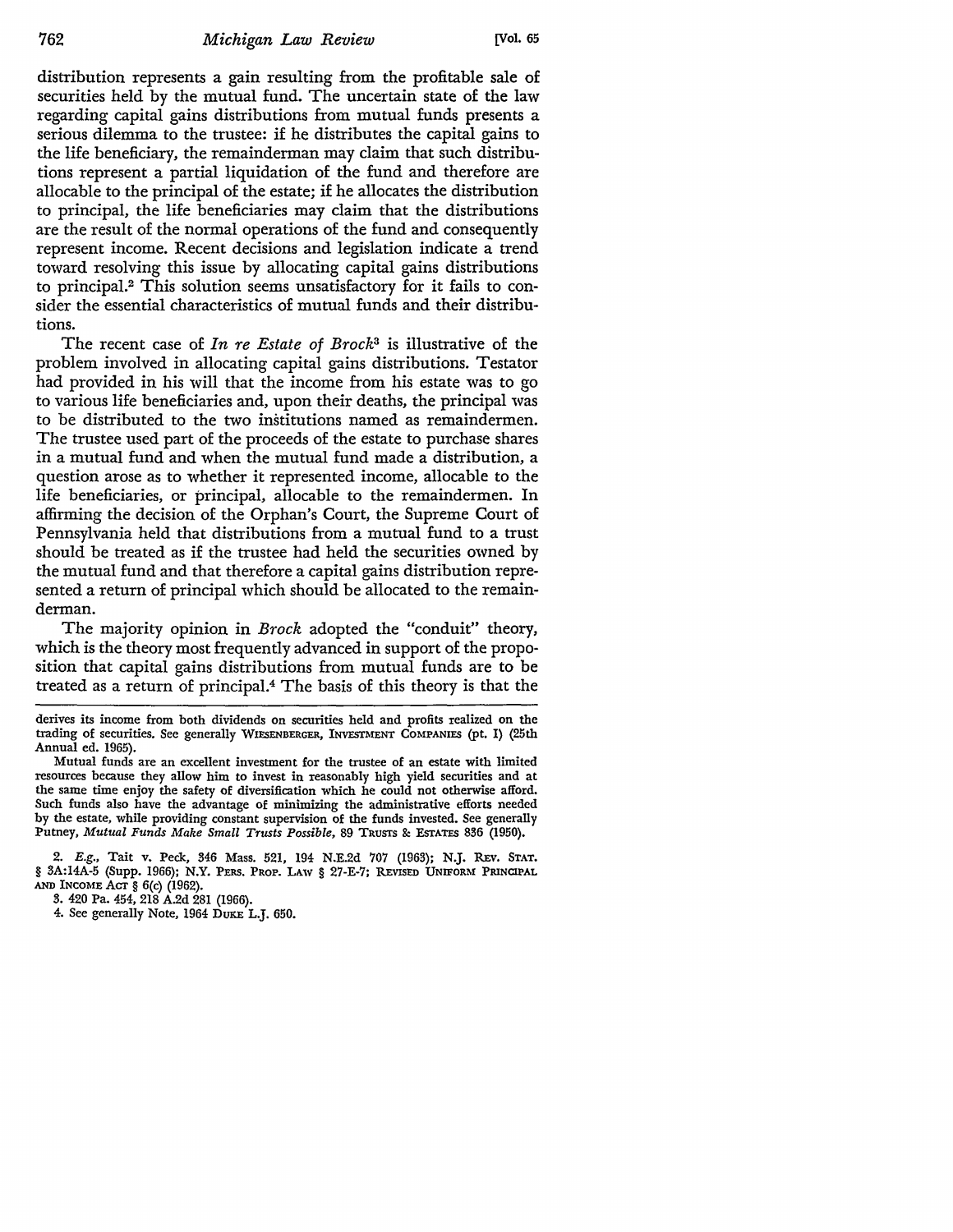mutual fund is a mere conduit for the securities held by it and that therefore the trustee should treat the proceeds from the fund as if he had held the securities in his own name.5 This theory, however, fails to consider two basic characteristics of the mutual fund. First, the mutual fund is closely managed by professionals in the investment industry and therefore it is reasonable to expect far different results than would be obtained from a similar investment under the casual management of a trustee. Second, the mutual fund is set up as a corporate entity and, as in any other corporation, the stockholders do not have a claim to any specific asset but rather have a claim only to a part of the corporation's equity.6 Proponents of the "conduit" theory point to the fact that the Internal Revenue Code follows this theory in allowing mutual fund shareholders to treat distributions from the fund as if they had held the securities themselves.7 However, the Internal Revenue Code's treatment of mutual fund distributions is based on the policy that mutual fund shareholders should not be taxed twice on the earnings of the fund<sup>8</sup>—a policy which has no bearing on the problem of trust allocation of mutual fund distributions and was never intended as a guideline for the law of trusts.<sup>9</sup>

It has also been argued by those advocating the allocation of capital gains distributions to the remainderman that such distributions are the result of a diminution of the mutual fund assets and therefore represent a reduction in the corpus of the estate.10 They point out that if a trustee were to sell mutual fund shares just prior to a capital gains distribution, the entire proceeds of the sale would be allocable to the corpus of the estate because the sale would represent a liquidation of estate assets, although the price received for the shares would reflect the expected dividend.11 Indeed, the price

5. If a trustee for an estate held the securities himself, the only way he could realize a capital gain would be to sell the securities at a profit. Such a sale would be a liquidation of trust assets and the proceeds would be allocated to the corpus.

6. For criticism of the reasoning used by proponents of the conduit theory, see BOGERT, TRUSTS AND TRUSTEES § 858 (2d ed. 1962) [hereinafter cited as BOGERT]; Young, *A Dissent on Capital Gains Distributions,* 88 TRUSTS &: EsTATES 280 (1949).

7. INT. REv. CODE OF 1954, § 852, provides that an investment company which distributes at least 90% of its taxable income will not be taxed on such income. Instead, the shareholder will be taxed as if he held the securities himself. That is, the distributions representing income from dividends will be taxed as normal income and the portion of the distribution designated capital gains will be taxed at the long term capital gains rate.

8. See Union Trusted Funds, Inc. v. Commissioner, 8 T.C. 1133, (1947). See generally Rubin, *Regulated Investment Companies,* 28 TAXES 541 (1950).

9. See generally BOGERT § 858; Anderson, *Principal or Income,* 90 TRUSTS &: EsrATES 530 (1951).

10. See Shattuck, *Capital Gains Distributions, Principal or Income,* 88 TRUSTS &: ESTATES 160 (1949).

11. It should be noted that the bulk of transactions in any type of corporation will involve a reduction in corporate assets. However, normal operations usually involve only a reduction of current operating assets and depreciation of noncurrent assets,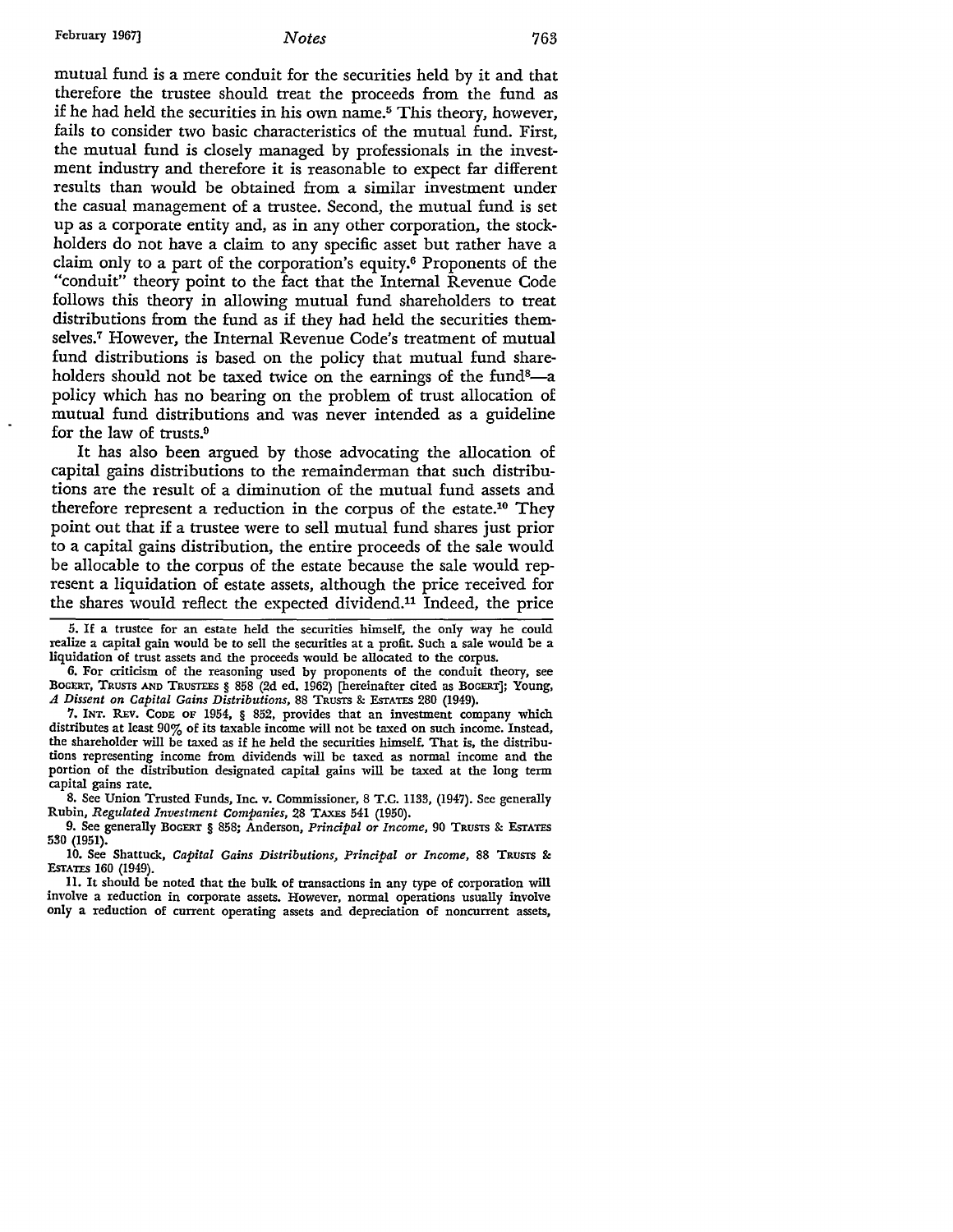of any corporate stock tends to rise just prior to a dividend distribution-which dividends would clearly have to be allocated to income -and if the trustee were to liquidate his shares in the company, this increase in value also would have to be allocated to the corpus of the estate. However, repeated action of this type would constitute a breach of the trustee's fiduciary duty to the income beneficiary.12

Finally, it has been claimed that it is unfair to credit the life tenant with all of the gains of the mutual fund, while the remainderman suffers all of the administrative costs,13 losses, and risks of loss. However, this argument is only partially valid. Since only *net*  capital gains of the mutual fund for the period are distributed,14 the remainderman would suffer only if, in a given period, the losses exceeded the gains. Furthermore, in the type of mutual fund that the trustee would be required by law to invest  $in,15$  the chances of loss are minimized and the long run increase in the value of the shares should be more than sufficient to cover administrative costs and losses.<sup>16</sup>

A major goal of any court decision or legislation dealing with the problem of allocating mutual fund capital gains distributions between principal and income should be to give effect to the intent of the testator wherever possible.17 Under circumstances similar to those presented in *Brock,* where the life beneficiaries are friends and relatives of the testator and the remaindermen are institutions, it could normally be assumed that the testator's main concern in establishing such a trust was for the welfare of the life beneficiaries. The trustee, therefore, should be allowed to make investments which will maximize income for the life beneficiary, so long as he adequately protects the principal for the remainderman. Under a decision such as *Brock,*  the diversification and professional management aspects of a mutual fund would provide adequate protection for the remainderman,<sup>18</sup> but the goal of income maximization would not be realized since the dividend income from a mutual fund is only about 2.55 per cent per

whereas liquidating transactions involve a reduction by sale of the capital or noncurrent assets. Therefore much of the issue in dispute actually revolves around the question of whether securities held by a mutual fund constitute current operating assets or capital non-current assets. See generally Young, *A Dissent on Capital Gains Distributions,* 88 TRUSTS & ESTATES 280 (1949).

12. See RESTATEMENT (SECOND), TRUSTS §§ 185, 187 (1959).

13. The principal bears the investment costs: BOGERT § 803, at 142-43; RESTATEMENT (SECOND), TRUSTS § 233, comment f (1959); REVISED UNIFORM PRINCIPAL AND INCOME Acr § 13(c)(2)(a) (1962).

15. A trustee should choose an investment fund which balances growth and income producing factors with relative safety to the investment. Security Trust Co. v. Mahoney, 307 Ky. 661, 668-69, 212 S.W .2d 115, 119 (1948).

16. See note 21 *infra* and accompanying text.

17. See RESTATEMENT (SECOND), TRUSTS§ 4, comment *a* (1959).

18. See notes 1 & 15 *supra.* 

<sup>14.</sup> See INT. REV. CODE OF 1954, § 852(3)(c).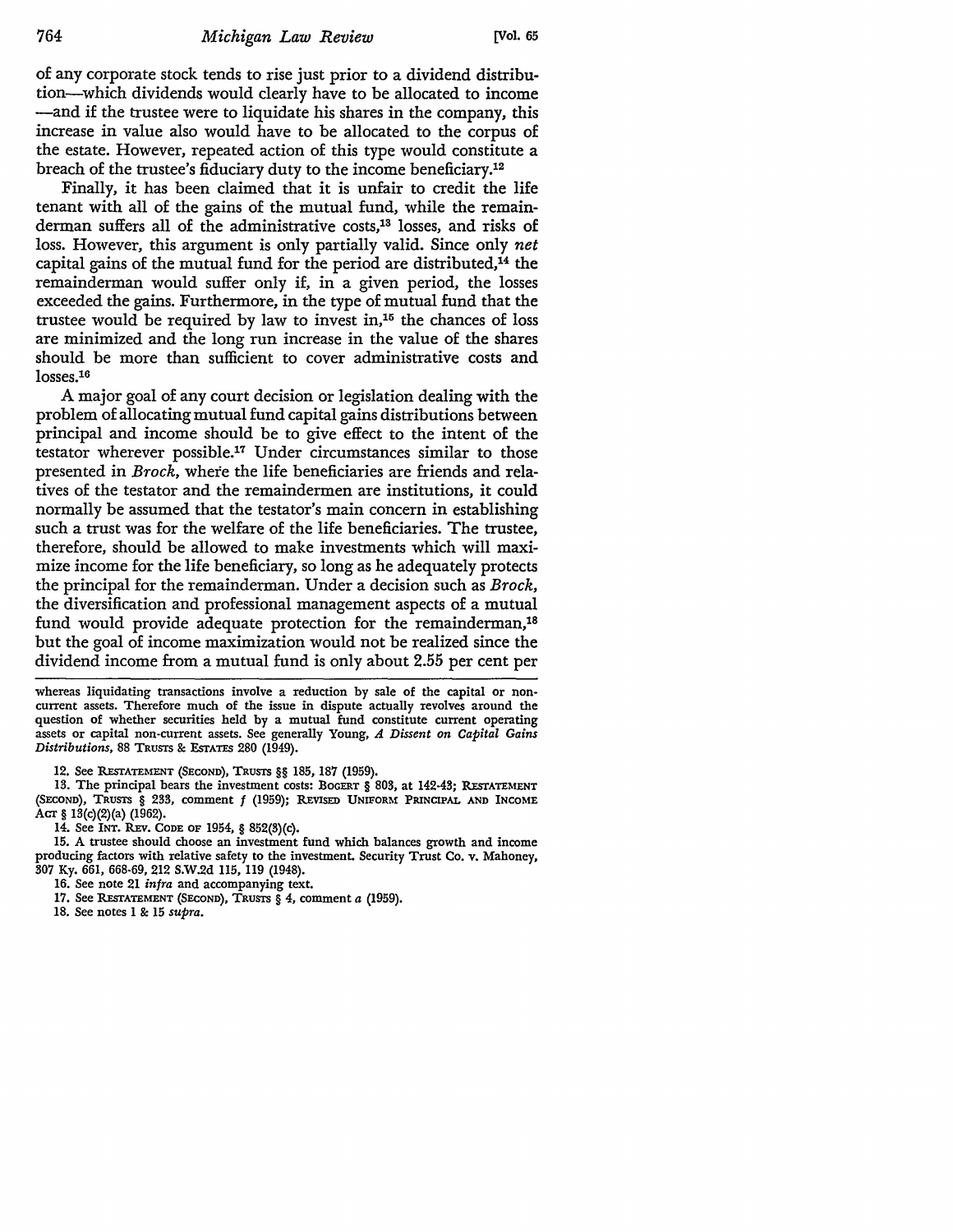year.19 On the other hand, if capital gains distributions as well as dividend income were allocated to the life beneficiary, his yield from the mutual fund would be approximately 5 per cent<sup>20</sup>—certainly a reasonable rate of return. It should also be noted that under present economic conditions, the remainderman stands to gain by an investment in a mutual fund, even if the capital gains distributions are allocated to the life beneficiary, for the value of the shares of the mutual fund itself tend to increase in value after the distribution of the capital gains, thus increasing the corpus of the estate.21

Recently enacted and proposed legislation has, however, taken the position that capital gains distributions from a mutual fund should be treated as principal. Section 5(1) of the 1931 Uniform Principal and Income Act provides that if a trustee has an option of receiving either cash or shares of stock, he should treat the distribution as income. Relying upon this section, a majority of the courts had reached the conclusion that capital gains distributions of a mutual fund were income.<sup>22</sup> However, section 6(c) of the 1962 Revised Uniform Principal and Income *Act,* augmenting section 5(1) of the earlier act, specifically states that capital gains distributions from mutual funds must be treated as principal,<sup>23</sup> thus reversing

19. This figure represents the average rate of return for the five years ending July, 1966, on the fifty mutual funds listed in *Lonr:s Index of Mutual Funds,* 105 TRusrs 8: EsTATES 798 (1966). Since investments which are equally sound, such as high grade corporation bonds, could produce returns of  $4\frac{1}{2}\%$  or better for the income beneficiary, the trustee might be held liable to the income beneficiary for a breach of trust. See Moody's *Bond Yields* by *Rating Groups* (especially tables on Aaa and Aa Bonds) -in MOODY's INDUSTRIAL MANUAL a20-a21 (June 1966 ed.).

20. The average capital gains distribution from mutual funds for the years 1956 through 1965 was approximately 2.58% of invested capital per year. However, it should be noted that capital gains distributions tend to fluctuate considerably from year to year; of the ten years surveyed, capital gains distributions ranged from a high of **3,3%** of invested capital in 1957 to a low of 1.9% of invested capital in 1963. All figures were compiled from *Statistical Summary of Open Ended Investment Companies (Mutual Funds),* in MOODY'S BANK 8: FINANCE MANUAL a52 (1966 ed.).

21. The 36 mutual funds listed in *Comparison of Management's Performance of Open-end Investment Companies,* in MOODY'S BANK 8: FINANCE MANUAL a48 (1966), realized an average appreciation in their per share value of 140.6% after dividend and capital gains distributions, for the ten-year period from 1956 to 1965.

22. *E.g.,* Rosenberg v. Lombardi, 222 Md. 346, 160 A.2d 601 (1960); Coates v. Coates, 304 S.W.2d 874 (Mo. 1957); Lovett Estate (No. 2), 78 Pa. D. 8: C. 21 (Orphans' Ct. 1951), However, some courts have interpreted capital gains distributions as a disbursement of corporate assets allocable to the remainderman under § 5(3) of this act. *E.g.,*  Tait v. Peck, 346 Mass. 521, 194 N.E.2d 707 (1963); Estate of Brock, 420 Pa. 454, 218 A.2d 218 (1966).

23. REVISED UNIFORM PRINCIPAL AND INCOME ACT § 6(c) (1962) provides:

Distributions made from ordinary income by a regulated investment company  $\cdots$  are income. All other distributions made by the company or trust, including distributions from capital gains, ••• whether in the form of cash or an option to take new stock or cash or an option to purchase additional shares, are principal.

See Barclay, *The Revised Uniform Principal and Income Act*, 101 TRUSTS & ESTATES 833 (1962). For a criticism of this section see Bogert, *The Revised Uniform Principal and Income Act*, 38 NOTRE DAME LAW. 50 (1962). To date the Revised Act has been adopted in six states: Michigan, Maryland, Wyoming, South Carolina, Kansas, and New York.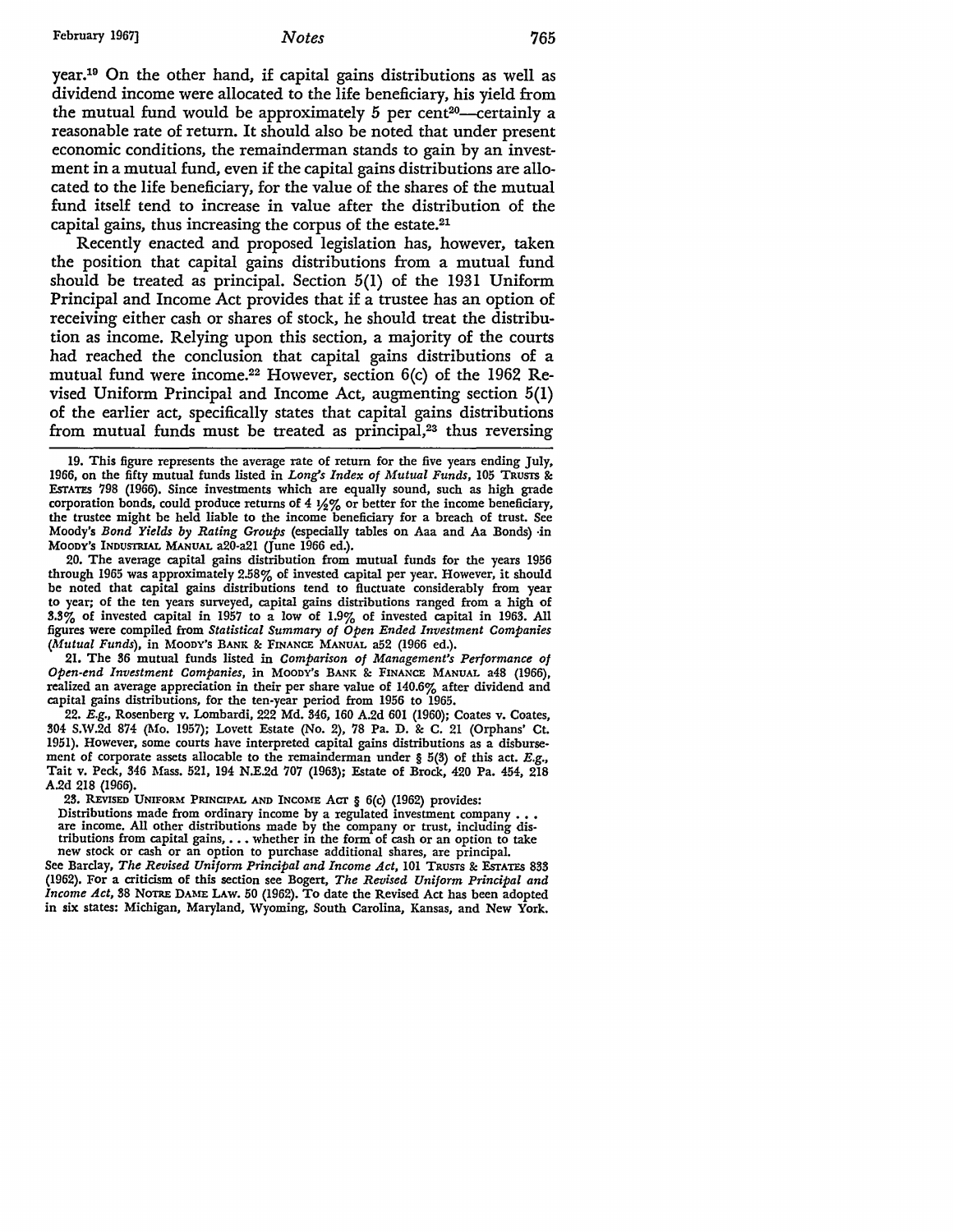the results reached by a majority of the courts under the old act.<sup>24</sup>

The courts and legislatures have invoked several mechanical rules in order to arrive at a fair and workable method of distributing capital gains income. First, the Pennsylvania rule-the so-called "rule of fairness" which is no longer followed by the courts<sup>25</sup>-was based on the assumption that the settlor intended to treat the income beneficiary and the remainderman equally. Under this rule, regular cash dividends were allocated to income, but a capital gains dividend by a mutual fund was considered an "apportionable event." The trustee was to determine what portion of the capital gains dividend was attributable to the retained earnings of the fund since the inception of the trust or the trust's purchase of the mutual fund shares, and this portion was to be allocated to the income beneficiaries while the residual was allocated to the remaindermen. However, the difficulty of this rule was that it presented impossible accounting problems in that it required the trustee to trace the source of all capital gains distributions.26 Second, the Massachusetts "rule of simplicity" was, until recently, the rule followed in most jurisdictions27 and variations of it have been incorporated into both the Uniform Principal and Income Act and the Revised Uniform Principal and Income Act. This rule favored the life beneficiary by treating all mutual fund cash dividends from whatever source as income28 and all dividends paid in stock as principal. If the trustee

25. Originating with Earp's Appeal, 28 Pa. 368 (1857), this rule was followed by a majority of jurisdictions prior to 1935. See BOGERT § 842; 3 SCOTT, TRUSTS § 236.15, (2d ed. 1956); Flinkinger, *A Trustee's Nightmare: Allocation of Stock Dividends Between Income and Principal,* 43 B.UL. REv. 199 (1963). See generally BoGERT §§ 846-48.

26. If a trustee were to follow the Pennsylvania rule, every time a mutual fund made a capital gains distribution the trustee would have to analyze the fund's books to determine the date of purchase and cost of stock sold, as well as the date of sale and sale price. He would then have to calculate what portion of the capital gains resulting from sales during the period would be attributable to the income beneficiary. This task would prove impossible in the case of large mutual funds that regularly trade their securities. See *In re* Catherwood's Trust, 405 Pa. 61, 173 A.2d 86 (1961): Note, *Effectuating the Settlor's Intent: A Formula for Providing More Income for the Life Beneficiary,* 33 U. Car. L. REv. 783, 785 (1966).

27. Minot v. Paine, 99 Mass. 101, 108 (1868); see Powell v. Madison Safe Deposit &: Trust Co., 208 Ind. 432, 196 N.E. 324 (1935); *In re* Joy's Estate, 247 Mich. 418, 225 N.W. 878 (1929); Hayes v. St. Louis Union Trust Co., 317 Mo. 1028, 298 S.W. 91 (1927); BOGERT § 850; 3 SCOTT, TRUSTS § 236.3 (2d ed. 1956, Supp. 1965); REsTATEMENT (SECOND), TRUSTS § 236 (1959).

28. It would appear, however, that if the cash dividend from a mutual fund were actually declared to be a liquidating dividend resulting from a termination of operations of the fund, the dividend would have to be treated as a return of principal. See Wehrhane v. Peyton, 133 Conn. 478, 52 A.2d 711 (1947) (dictum).

<sup>24.</sup> NEW YoRK PERS. PROP. LAw § 27-5-7, which became effective in June 1965, uses language which is almost identical to that found in § 6(c) of the Revised Principal and Income Act. The law represents a statutory reversal of a long line of New York decisions which had held capital gains to be income to the life beneficiary. *E.g.,* Matter of Hurd, 203 Misc. 966, 120 N.Y.S.2d 103 (Sup. Ct. 1953); Matter of Bruce, 192 Misc. 523, 81 N.Y.S.2d 25 (Sup. Ct. 1948); Matter of Byrne, 192 Misc. 451, 81 N.Y.S.2d 23 (Sup. Ct. 1948)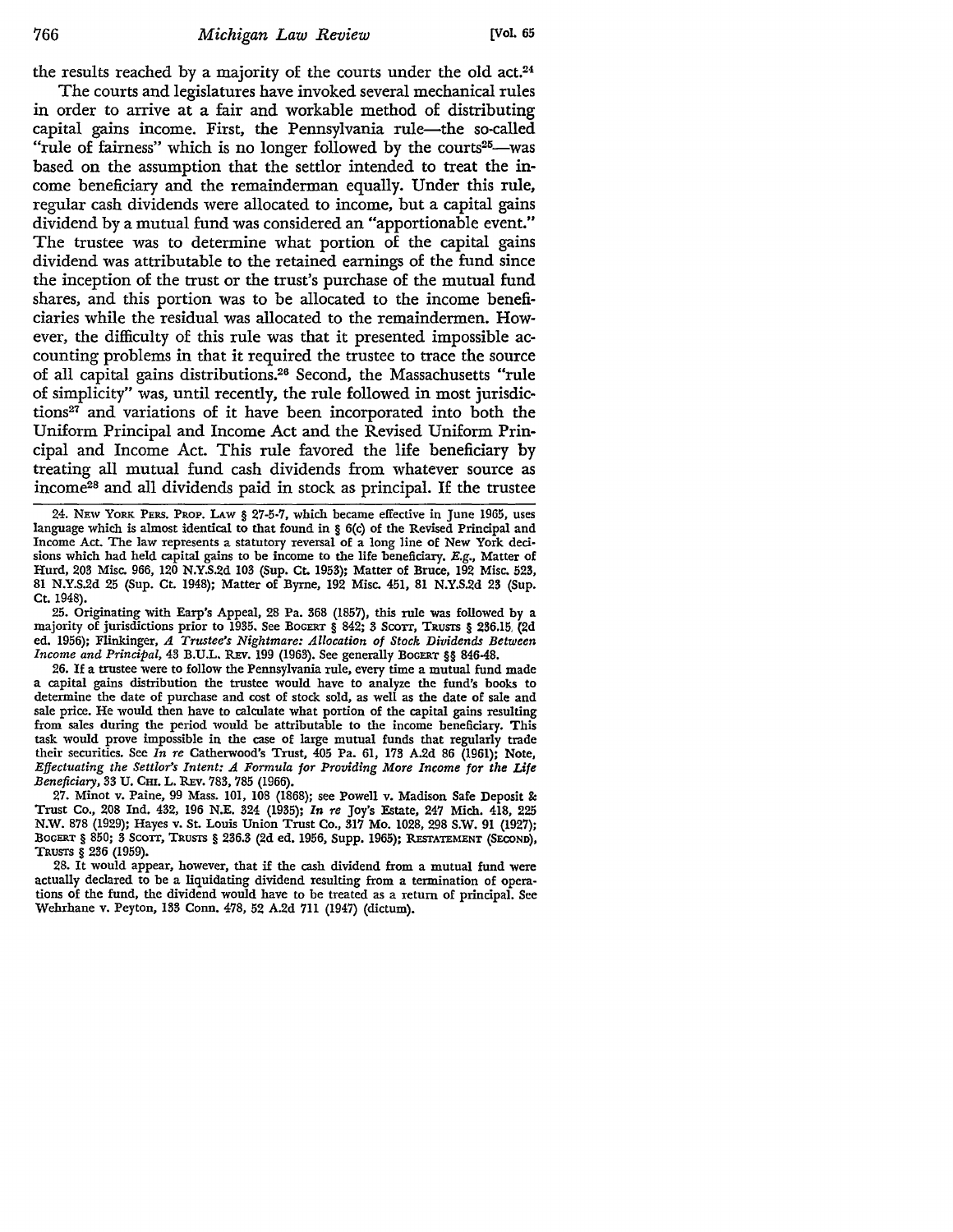February 1967] *Notes* 767

had an option to receive either cash or stock, the dividend was to be treated as income, regardless of how the trustee exercised his option.29 While this rule was easy to administer, it failed to consider the circumstances giving rise to the dividend.3° Finally, Delaware has adopted a "Prudent Man Rule"31 pursuant to which a trustee should treat corporate distributions as income to the extent that he believes such distributions would have been regarded as income by "men of prudence, discretion, and intelligence in the management of their own affairs."82 Under this rule, it is likely that a trustee would look upon capital gains distributions as income, but unfortunately the rule does not supply the trustee with very clear guidelines and this uncertainty is an open invitation for the disfavored party to bring suit to determine if the trustee has acted as a "prudent man."<sup>33</sup>

A better reasoned solution to this problem, one which was suggested by the minority opinion in *Brock,* would be to treat capital gains dividends from a mutual fund as income to the life beneficiary. In reaching his conclusion, the dissenting judge in *Brock* relied on the stock-in-trade theory.84 He reasoned that a mutual fund is like any other business, that is, its normal operations are the buying and selling of securities, and that therefore the securities which it holds represent stock-in-trade or operating assets rather than capital assets.<sup>85</sup> It follows then that the income realized from the trading of these securities is income realized in the normal course of business and should be distributed as normal income. The professional management aspects of the mutual fund, its corporate structure, and the fact that securities behave much like any other commodity with fluctuating prices, are all factors which tend to substantiate this argument.

The most satisfactory way to solve the question of capital gains distributions is to have the testator state specifically in his will how such distributions should be handled.<sup>36</sup> Unfortunately too few testa-

31. DEL. CoDE ANN. tit. 12, § 3526 (Supp. 1964).

!12. *Ibid.* 

33. For criticisms of this rule, see Dunham, Scott & Wolf, *Uniform Revised Principal and Income Act,* 101 TRUSTS &: EsTATES 894, 896 (1962).

34. 218 A.2d 281, 294 (Pa. 1966) (dissenting opinion). See generally Young, *A Dissent on Capital Gains Distributions,* 88 TRUSTS &: EsTATES 280 (1949).

35. See note 11 *supra.* 

36. See generally Rogers, *Capital Gains Distributions, Clauses to Eliminate Ques-*

<sup>29.</sup> See Smith v. Catting, 231 Mass. 42, 120 N.E. 177 (1918); R.EsTATEMENT {SECOND), TRUSTS § 236(c) (1959).

<sup>!10.</sup> Thus one transaction could lead to two opposite results depending upon the method of payment chosen by the mutual fund. For example, if the fund realized a capital gain on the sale of a block of securities and chose to distribute the proceeds only in additional shares of its own stock, the proceeds would be treated as principal allocable to the remainderman under the Massachusetts rule. On the other hand, if the fund decided to distribute the gain from the same transaction in cash or gave the option of cash or shares in the fund, the Massachusetts rule would dictate that the proceeds be treated as income allocable to the life beneficiary.